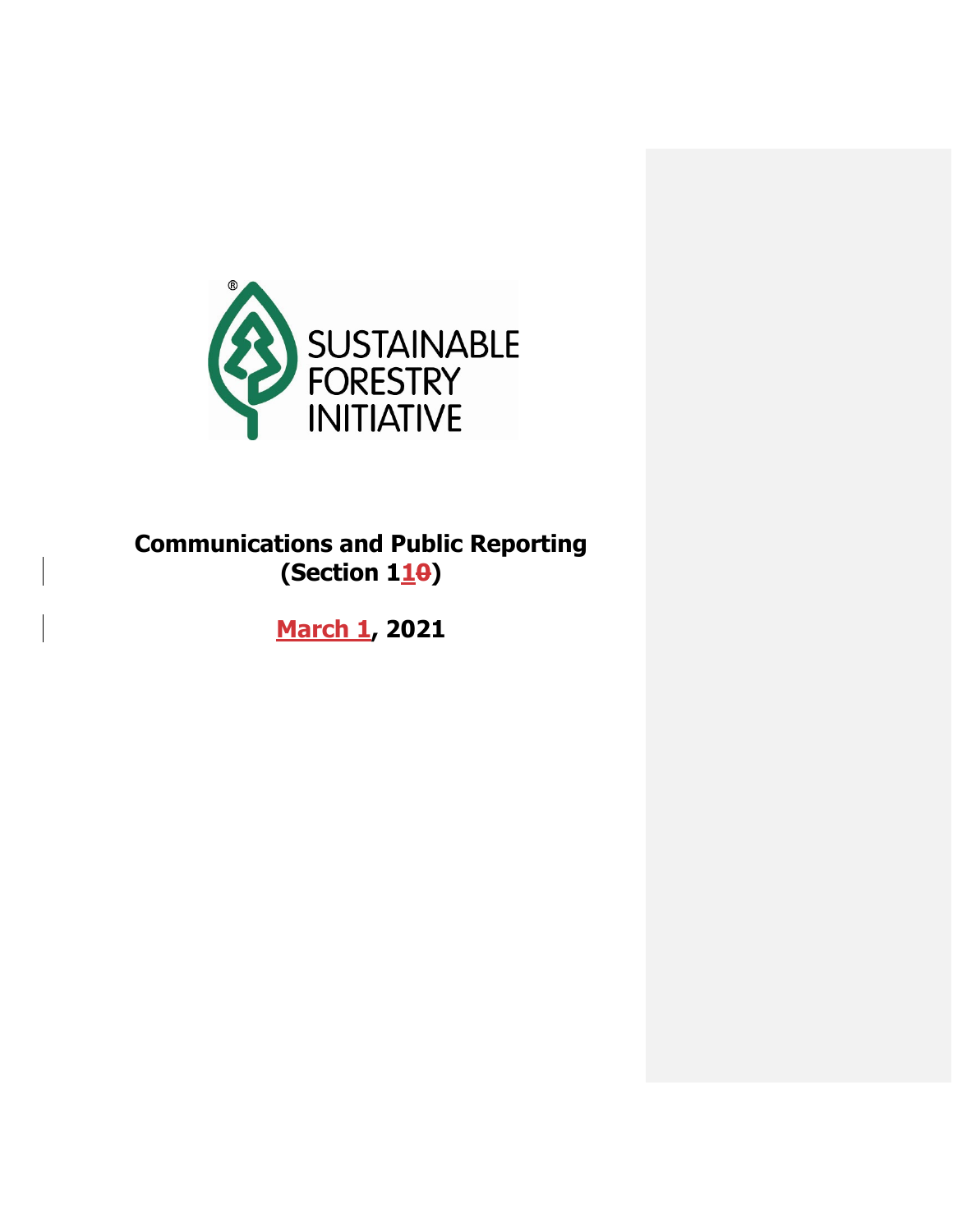## **Table of Contents**

1. [PREPARING AND SUBMITTING A PUBLIC REPORT –](#page-2-0) SFI 2022 FOREST MANAGEMENT STANDARD [\\_\\_\\_\\_\\_\\_\\_\\_\\_\\_\\_\\_\\_\\_\\_\\_\\_\\_\\_\\_\\_\\_\\_\\_\\_\\_\\_\\_\\_\\_\\_\\_\\_\\_\\_\\_\\_\\_\\_\\_\\_\\_\\_\\_\\_\\_\\_\\_\\_\\_\\_\\_\\_\\_\\_\\_\\_\\_\\_\\_\\_\\_\\_](#page-2-0) 3 2. [PREPARING AND SUBMITTING A PUBLIC REPORT –](#page-3-0) SFI 2022 FIBER SOURCING STANDARD

Communications and Public Reporting (Section 11) March 1, 2021 Page 2 of 6

 $\overline{\phantom{a}}$  4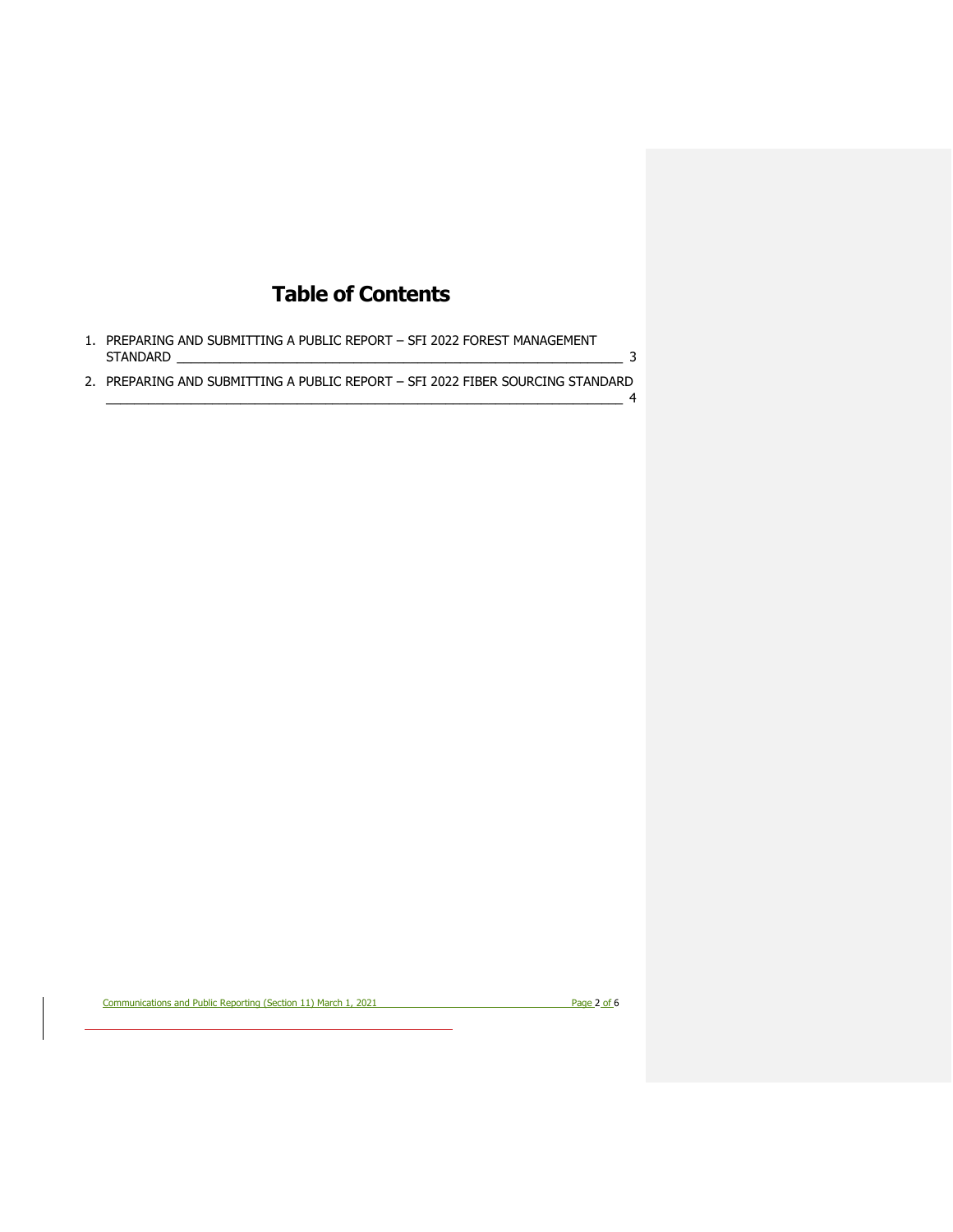## <span id="page-2-0"></span>**1. Preparing and Submitting a Public Report –** SFI 2022 15-2019 Forest Management Standard

A Certified OrganizationProgram Participant shall provide a summary audit report (one copy must be in English) to SFI Inc. after the successful completion of certification, recertification, or surveillance audit to the SFI 202215-2019 Forest Management Standard. The summary audit report will be posted on the *SFI Inc.* website [\(www.forestssfiprogram.org\)](http://www.forests.org/) for public review.

1.1 The certification body shall prepare the SFI 202245 2019 Forest Management Standard summary audit report, which shall include, at a minimum:

a. a description of the audit process, objectives and scope;

This shall include:

- the specific SFI objectives that were within the scope of the audit;
- a description of the sampling approach (consistent with IAF MD-1 and, where appropriate, adopting a risk-based approach) outlining the strata, location and number of sites sampled and the percentage of sites sampled within each stratum;
- the sampling size, including the number of roads, harvesting blocks and silviculture sites physically inspected during the audit.
- b. a description of substitute *indicators*, if any, used in the audit and a rationale for each;
- c. the name of *Certified OrganizationProgram Participant* that was audited, including its SFI representative;
- d. a general description of the *Program Participant's Certified Organization's* forest land included in the audits;

This shall include:

- a general description of the management plan outlining forest management policies and objectives;
- an outline of the area of ownership (including the number of acres/hectares under management and provide a description of key ecological features);
- a general description of major timber types with a general characterization of management approaches used (natural regeneration vs. planting, thinning regimes, even-aged vs. uneven-aged silvicultural);
- The long-term harvest level and the participant's conformance to this.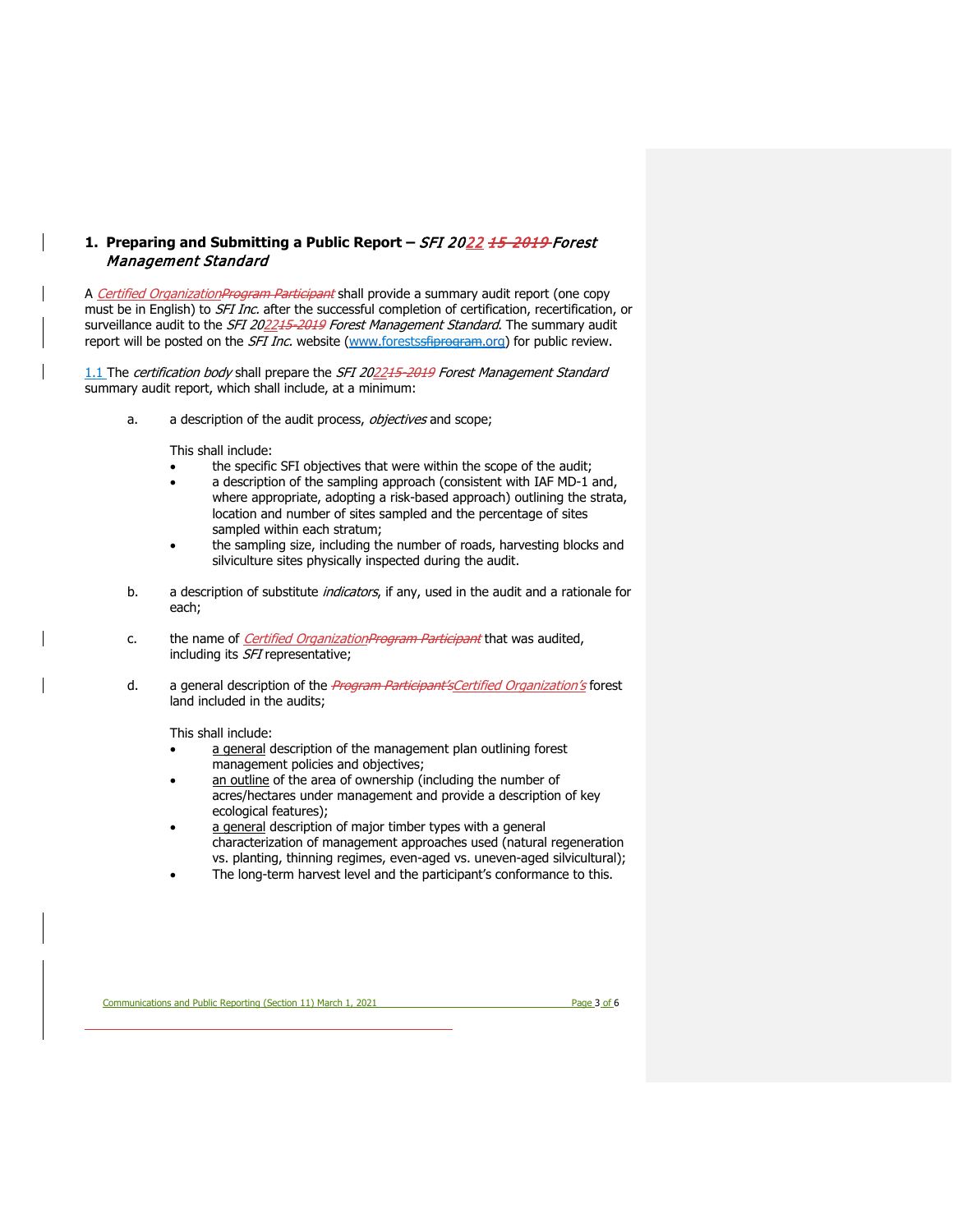**Guidance to Certification Bodies per Section 76 -– Long-term Sustainable Harvest Levels - 3.3 Temporal Scaleauditors**: It is SFI's expectation that certification bodies shall audit sustainable harvest levels based on the criteria specified in Performance Measure 1.1, taking into account the maintenance of landscape level biodiversity, and confirming that any increases in planned harvest level(s) are consistent with the SFI Program Participant's Certified Organization's forest management plan. Additionally, sustainable harvest levels or government regulated allowable annual harvest should not be exceeded for extended periods of time unless a substantive ecological rationale is developed to justify the elevation, examples of which could include a response to forest health emergencies such as beetle epidemics or sanitation logging of forests impacted by catastrophic wildfire, ice storm or wind damage. In instances where harvest levels are exceeded for extended periods, a documented plan must be in place to demonstrate how harvest planning will achieve a return to the long-term sustainable harvest levels over one rotation.

- e. a description of the audit team. This shall include the names and professional qualifications of the lead auditor, all *audit team* members and any *technical* experts who participated in the audit. This may include the names and affiliations of any audit observers and an explanation of their roles;
- f. the dates the audit was conducted and completed. This shall include the number of auditor days spent to conduct the audit, broken down by auditor time spent off and on-site. This shall include the specific woods operations visited if there is more than one operation/region associated with the certificate, and;
- g. a summary of the findings, including general descriptions of evidence of conformity and any nonconformities (reported at the Performance Measure level) and corrective action plans to address them, opportunities for improvement, and exceptional practices.

This shall include:

- a description of the evidence examined for each SFI objective within the scope of the audit.
- an update on the status of previous non-conformities, if any.
- h. the certification-decision recommendation.

**Commented [SFI 1]:** Interpretation #2, Part 7.

<span id="page-3-0"></span>**2. Preparing and Submitting a Public Report –** SFI 2015-20192022 Fiber Sourcing Standard **(Objectives 1-13)**

Communications and Public Reporting (Section 11) March 1, 2021 Page 4 of 6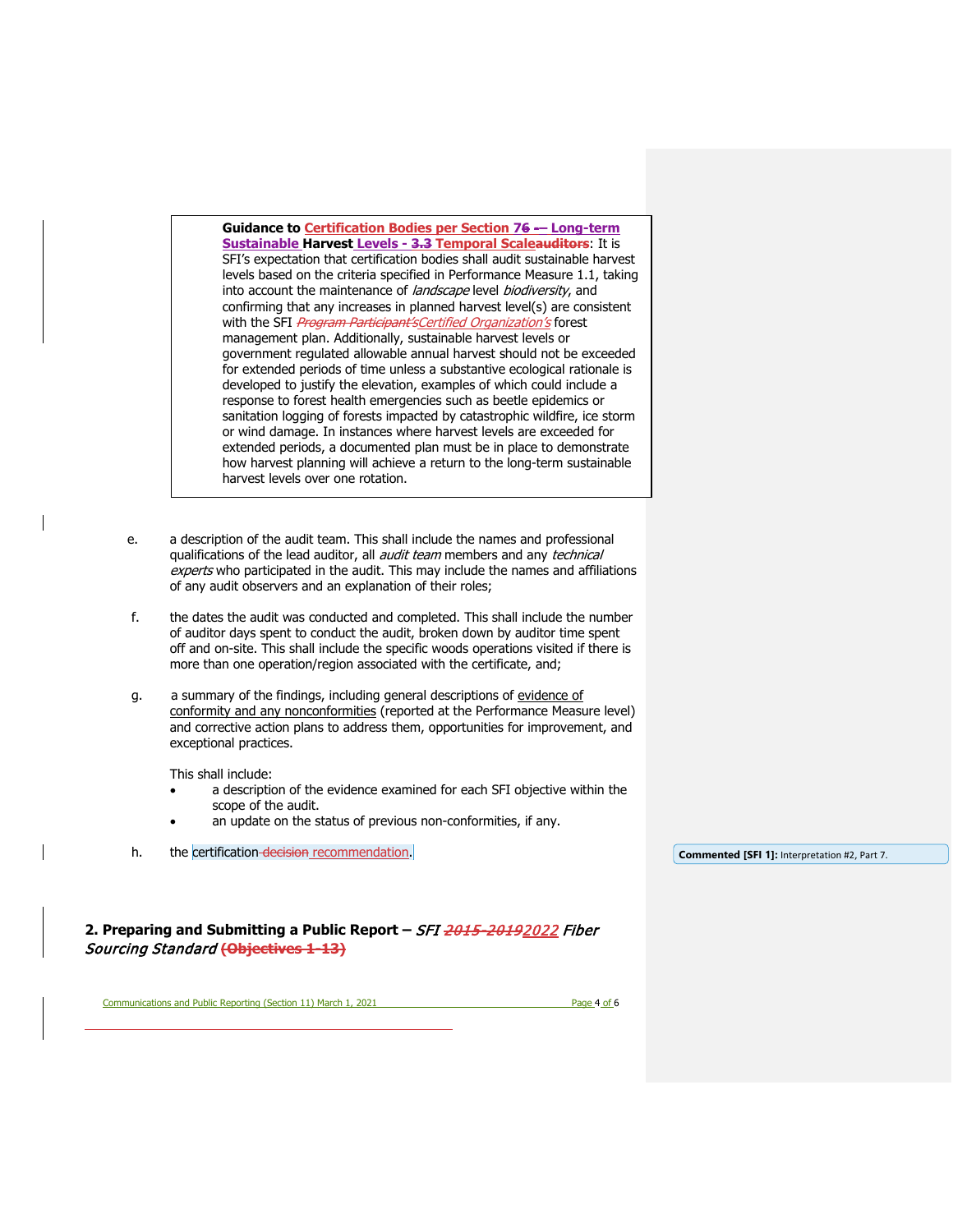A Certified Organization Program Participant shall provide a summary audit report (one copy must be in English) to SFI Inc. after the successful completion of certification, recertification, or surveillance audit to the SFI 20222015 2019 Fiber Sourcing Standard (Objectives 1-113). The summary audit report will be posted on the *SFI Inc.* website (www.forests sfiprogram.org) for public review.

2.1 The certification body shall prepare the SFI 2015-20192022 Fiber Sourcing Standard summary audit report, which shall include, at a minimum:

a. a description of the audit process, objectives and scope;

This shall include:

- the specific SFI objectives that were within the scope of the audit
- a description of the sampling approach (consistent with IAF MD-1 and, where appropriate, adopting a risk-based approach) outlining the strata, location and number of sites sampled and the percentage of sites sampled within each stratum;
- the sampling size, including the number of roads, harvesting blocks and silviculture sites physically inspected during the audit.
- b. a description of substitute *indicators*, if any, used in the audit and a rationale for each;
- c. the name of *Certified OrganizationProgram Participant* that was audited, including its SFI representative;
- d. a general description of the *Program Participant'sCertified Organization's fiber* sourcing and manufacturing operations included in the audit.

This shall include:

- an outline of the manufacturing operations within the scope of the certificate (including the types of mills and their relative reliance of procurement for their fiber needs);
- a general description of the *fiber sourcing* program, specifically indicating whether or not the organization has a *purchased stumpage* program;
- a general description of the verifiable monitoring system in place and
- an outline of the area from which fiber is procured.
- a summary of the Certified Organization's assessment for Forests with Exceptional Conservation Values within its wood and fiber supply area.
- fe. a description of the *audit team*. This shall include the names and professional qualifications of the lead auditor, all *audit team* members and any *technical* experts who participated in the audit. This may include the names and affiliations of any audit observers and an explanation of their role.
- $q_f$ . the dates the audit was conducted and completed. This shall include the number of auditor days spent to conduct the audit, broken down by auditor time spent

Communications and Public Reporting (Section 11) March 1, 2021 Page 5 of 6